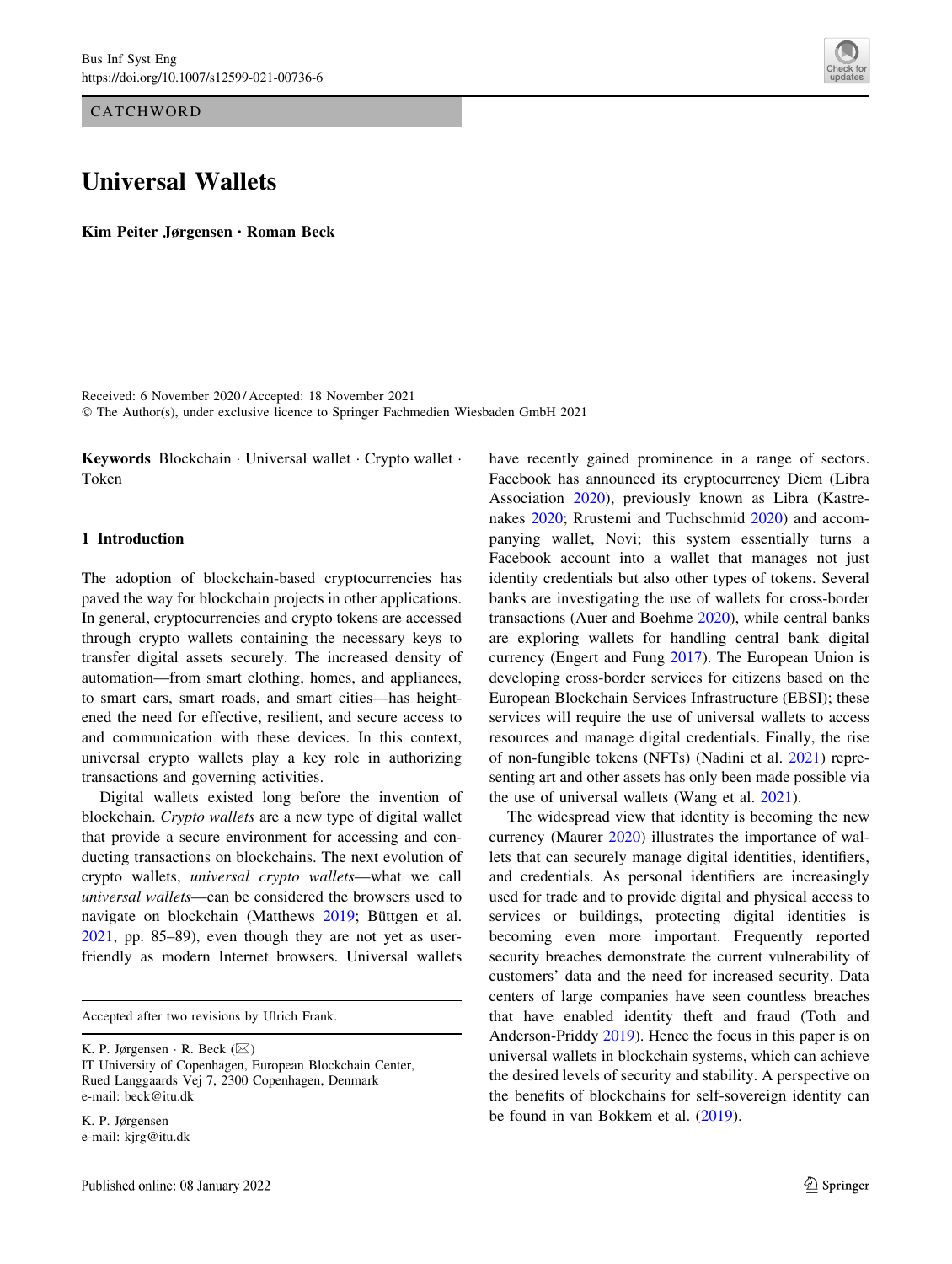Universal wallets are important in situations where digital identification and blockchain-validated credentials are required. The use of universal wallets in these situations creates new types of digital interaction with reengineering of relational and societal structures (Hyperledger [2018;](#page-9-0) Schwerin et al. [2017](#page-10-0)). In an increasingly tokenized economy, using wallets to interact with blockchain services provides the needed level of information security (Ramkumar [2018](#page-10-0)). To understand universal wallets, one must first examine the context in which they are used. In this research, we discuss the meta-characteristics of wallets along with existing use cases, the socio-technical system around these use cases, and what it takes to manage digital identities and credentials through a wallet from the user's perspective. Thus, we answer the following research questions: What are universal wallets and what functionalities do they provide for managing digital identities, identifiers, and credentials?

In answering these questions, we contribute to the academic discourse about blockchain by directing attention to the percolating field of wallets, including the opportunities they offer for new business as well as the societal opportunities and risks they present. We first focus on the wallet itself by outlining the elements of a taxonomy for universal wallets. Next, we address the environment where users meet, manage, and use these wallets. Finally, we will provide a perspective on why universal wallets are a logical enhancement of blockchain systems.

The remainder of this paper is organized as follows: in Sect. 2, we provide the literature background and outline different dimensions of crypto wallets and universal wallets. Section [3](#page-3-0) describes the foundations for our taxonomy, as well as the developed taxonomy itself. Section [4](#page-7-0) discusses the implications of universal wallets, which leads into Sect. [5,](#page-7-0) our conclusion, which proposes avenues for future research.

#### 2 Literature Background

Crypto wallets—software applications used primarily for managing cryptocurrencies—gained importance with the rise of cryptocurrencies (Lansky [2018\)](#page-9-0). As of 2019, approximately 200 different cryptocurrency wallets were in use, handling more than 1600 cryptocurrencies held and used for trade by a little more than 75 million wallet users (Statista [2021a](#page-10-0)). While these figures are estimates, they illustrate the relatively broad adoption of cryptocurrencies and crypto wallets in just a few years. Bitcoin owners use wallets to keep an overview of their balance and for transferring Bitcoins. Although the term ''wallet'' may suggest otherwise, a Bitcoin wallet keeps track of the balance, but it does not actually contain the Bitcoins. A crypto wallet can be installed on a local device, such as a computer, smart phone, or external drive. Wallets installed on machines that are always online are called ''hot wallets,'' and those stored offline, e.g., on thumb drives, are called ''cold'' (Jokic et al. [2019\)](#page-9-0). Hot wallets are less secure, as they can be hacked via the Internet (Rezaeighaleh and Zou [2019](#page-10-0)). Whether hot or cold, crypto wallets provide encrypted protection for digital assets, tokens, personal information, and actual transactions.

# 2.1 Universal Wallets

Universal wallets are crypto wallets capable of storing and managing not just cryptocurrencies and tokens but also all kinds of identifiers and credentials such as identity cards or passports. This versatility makes them a key application in constructing and managing identifications, credentials, reputation scores, and privacy (Paiblock [2020\)](#page-10-0). Given the scope of universal wallets, it is fair to assume that their use will continue to expand rapidly as further assets get digitized. The emergence of interoperable universal wallets was facilitated by the development and widespread use of standards for fungible and non-fungible tokens, such as ERC-20 and ERC-721. This expansion will continue with the increasing use of specialist token standards, such as ERC-1056, ERC-780, ERC-725, ERC-734, and ERC-735 for Ethereum, which facilitate universal wallets that allow users to stay in control of all kinds of identifiers and credentials, as well as cryptocurrencies and other digital assets (Drasch et al. [2020](#page-9-0); Soltani et al. [2021\)](#page-10-0). Universal wallets will likely serve as gateways to all kinds of systems based on distributed ledger technology (DLT), such as electronic marketplaces, commercial applications, or public services (Lesavre et al. [2019](#page-9-0); Skiba [2017](#page-10-0)). Further information as well as a typology for portable universal wallets can be found in Sect. 2 (''Wallet Types'') of the World Wide Web Consortium (W3C)'s draft specifications for universal wallets (W3C [2020a](#page-10-0)).

## 2.2 Vulnerabilities of Crypto and Universal Wallets

Given the growing use of universal wallets as gateways to interaction and user authentication, the wallets' safety and security is of high importance. The different possible attacks on universal wallets must be identified and suitable countermeasures implemented (Steinegger et al. [2014](#page-10-0); Haigh et al. [2018\)](#page-9-0). As universal wallets are the central gateway for all users to engage in digital transactions, security mechanisms need to be mature enough to handle critical transactions (Coelho et al. [2014\)](#page-9-0). Hot and cold wallets present different security issues. Hot wallets, with their constant link to the Internet, provide an obvious attack vector. Because of the well-known risks that wallets might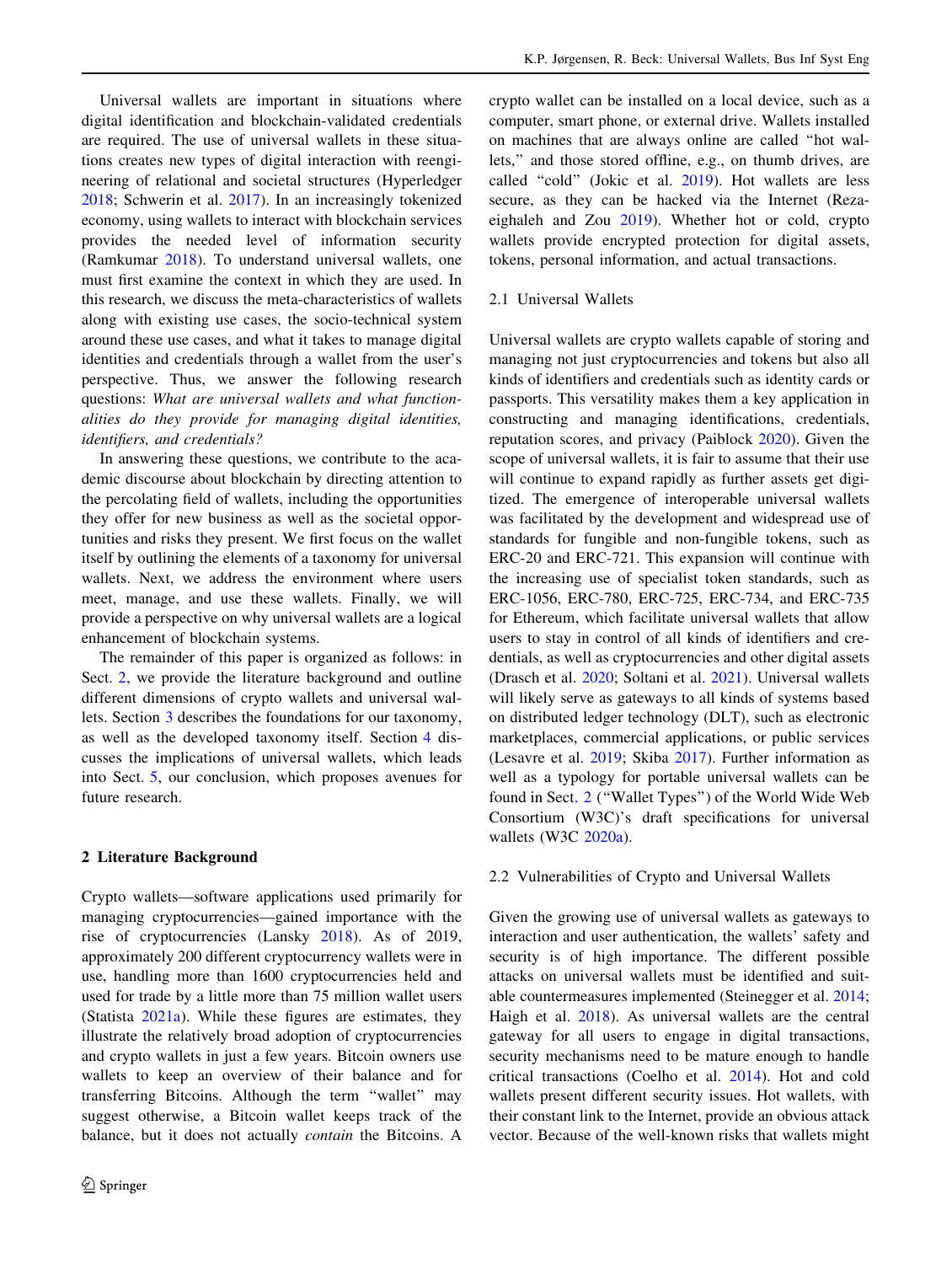be hacked, e.g., at a crypto exchange, such exchanges employ mitigation strategies. Currently, centralized crypto exchanges keep an average of 87% of clients' funds in cold storage for greater security (The Financial Stability Board [2019\)](#page-10-0). However, cold wallets are not immune from hacking, and they can be physically stolen.

In addition to the design of the wallet itself, the way the wallet is connected to different DLT systems is another attack vector that needs to be considered (Galkin and Staroletov [2019\)](#page-9-0). Various approaches have been established to anonymize the flow of transactions between wallets and DLT systems, but not all operate within legal boundaries. For example, DarkWallet tries to disguise the user's identity, which allows for darknet e-commerce and black-market transactions (Buttigieg et al. [2019](#page-9-0)).

Vulnerabilities also arise from the wallet architecture itself (Schwerin et al. [2017\)](#page-10-0). Errors made in the programming originate from incomplete or wrongly specified requirements; therefore, a formal or structured approach is needed when designing critical components (Turkman and Taweel [2019](#page-10-0)) of universal wallets. Due to the resilience of data written in DLT systems, it is not possible to correct errors once they have been entered. Formal development approaches seem well-suited to minimize such vulnerability errors (Bigi et al. [2015](#page-9-0)).

Vulnerabilities also result when users do not fully understand the use of universal wallets, which may lead to imprudent use that ultimately opens up an attack vector. Thus, requirements that make universal wallets userfriendly but also safe can help create usage behavior that complies with the security instruments of the universal wallet. This would indicate the need for a processual approach (Cetinkaya et al. [2019\)](#page-9-0).

#### 2.3 Interaction Among Crypto Wallet Users

As crypto wallets are access points for crypto-asset applications, one key aspect in a distributed environment is standards for connecting with other users (Balan and Ramasubbu [2009](#page-9-0)). Because this is a novel technology, standards are mostly under development at this point. One example is the Trust Over IP (ToIP) Foundation, founded by 27 organizations, hosted by the Linux Foundation and supported by several large IT service providers. The aim of ToIP is to leverage interoperable digital wallets and credentials that use the W3C Verifiable Credentials Standard (Ledger Insights [2020\)](#page-9-0).

## 2.4 Decentralized Biometrics

In recent years there has been a significant increase in the use of biometrics (Caldwell [2015\)](#page-9-0). Most of these user authentication methods and identity-proving systems rely on a centralized database, which presents a single potential point of compromise. If such a system is compromised, it poses a direct threat to the digital identities of all users. One potential solution is a decentralized biometric-based authentication method known as the ''Horcrux protocol.'' This protocol relies on decentralized identifiers (DIDs), currently under development by the W3C, and the concept of self-sovereign identity (W3C [2020b](#page-10-0)). Another suggested solution entails implementing decentralized biometriccredential storage via blockchains, using DIDs and DID documents within the IEEE 2410–2017 Biometric Open Protocol Standard (BOPS) (Othman and Callahan [2018](#page-10-0)). Decentralized architecture reduces the need for heightened security in transactions using biometric identifiers (Mohsin et al. [2020](#page-10-0)). A wallet carried by the user can respond to queries and verify transactions, using paired DIDs related to the biometrics, and log these transactions. This query response and transaction verification is an example of how universal wallets gradually incorporate more and more features particularly with the increasing focus on identity (Maurer [2020\)](#page-10-0) and its protection enabling use of wallets as an access device.

## 2.5 Transaction Types of Universal Wallets

To achieve widespread use, wallets need intuitive design and a positive user experience. The first generation of crypto wallets has been perceived as unfriendly and counterintuitive (Baur et al. [2015\)](#page-9-0); universal wallets need to be easy to use to allow for the different transaction types they facilitate (Gainsbury and Blaszczynski [2017\)](#page-9-0). Naturally, universal wallets, like crypto wallets before them, will be used for cryptocurrency trading. Even though cryptocurrencies are still mainly being traded against other cryptocurrencies, and not used as much in interchanges with fiat currencies (Wei [2018](#page-10-0)), universal wallets are being used to create new payment types, such as invoicing services charging directly from universal wallets (Wolfson [2020](#page-10-0)). Other innovative types of transactions are arising from the use of digital assets as part of the emerging token economy (Kow et al. [2017](#page-9-0)). These tokens take an intermediary role as they are often associated with a value and traded as an asset. While the tokens' legal status is not yet settled in most jurisdictions—it becomes evident that universal wallets will also be the gateway to manage new types of transactions.

Another area of new transaction types is connected to digital identifiers and the Internet of Things (IoT) (Talari [2017](#page-10-0)). Through IoT, not only computers and mobile devices will be connected, but also smart homes, smart cities, smart power grids, and so on (Hancke et al. [2013](#page-9-0)). As consequence, IoT will lead to the development of a wide range of advanced information services that are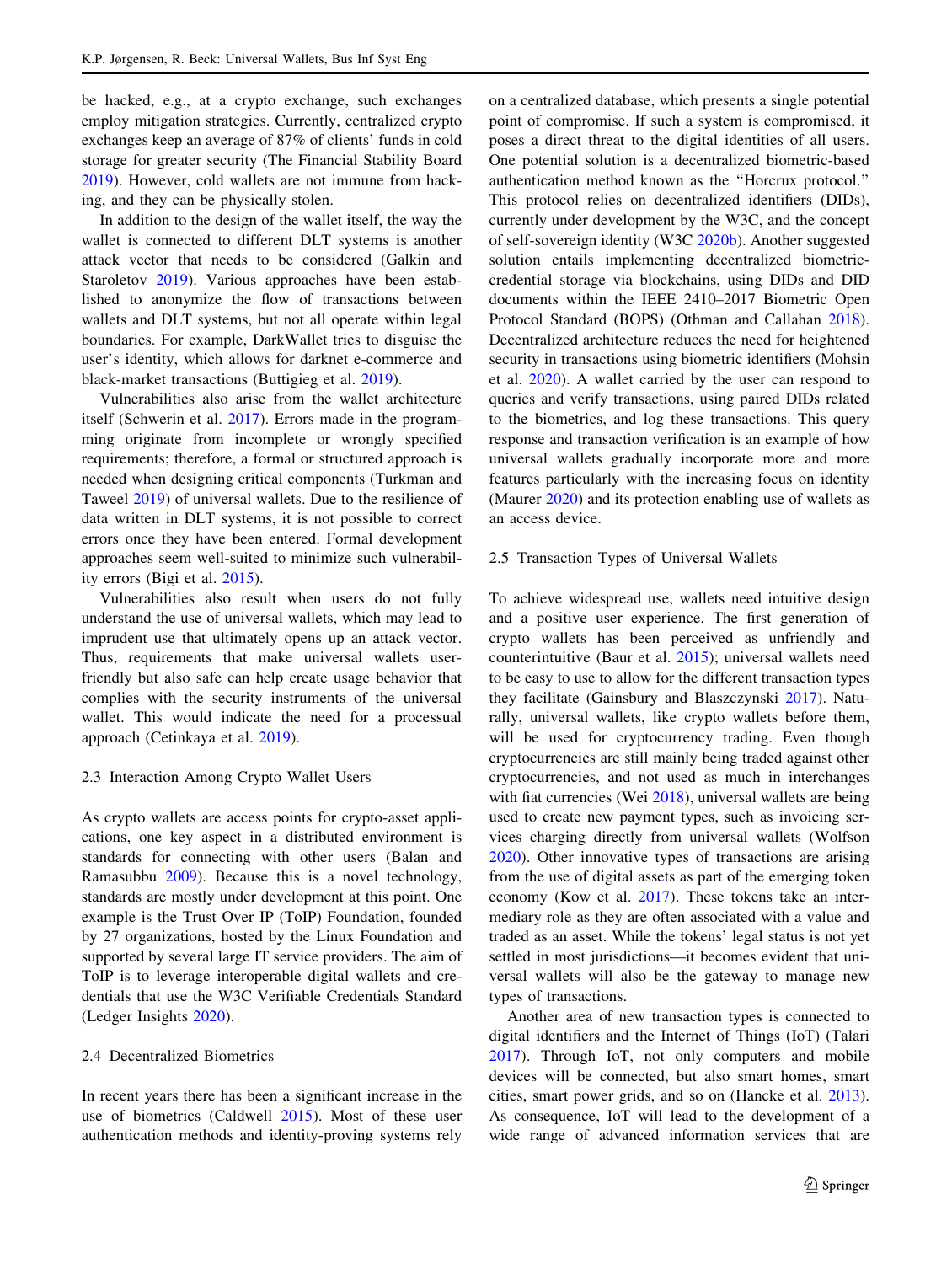<span id="page-3-0"></span>pervasive, cost effective, and accessible via universal wallets (Hancke et al. [2013\)](#page-9-0). However, due to the large number of interconnected devices, cyber security in the IoT is a major challenge, and once again, relies on sound digital identity concepts to build secure authentication and authorization mechanisms (Zhu et al. [2017](#page-10-0)). A natural extension of extensive IoT connections is the empowerment of the IoT into a robot—whether a software application or an anthropomorphic manifestation. From there, it is only a small step to robots interacting independently with other robots. For example, a smart fridge might possess its own wallet giving it authority to autonomously order groceries from a food delivery service (Cardenas and Kim [2020\)](#page-9-0). However, protocols that allow digital handshakes to interoperate, e.g., between a smart fridge and a supermarket chain, require standards that allow for interoperability in multi-chain and cross-border transactions (Daza et al. [2017\)](#page-9-0).

# 3 Taxonomy of Universal Wallets

To increase our understanding of universal wallets, we developed a taxonomy based upon the functionalities of universal wallets and the ways in which they are being used and planned. Digital wallets have been with us for several decades and have many uses. In our structured literature analysis, we searched peer-reviewed publications for key terms such as digital wallet starting from 1990, which resulted in 4377 hits. We then narrowed these results to wallets linked to blockchain or DLT solutions; the first mention of these occurred in 2013. This narrowed our total to 2475 publications, mostly in computer science outlets. A key distinction between digital wallets on one side and crypto and universal wallets linked to blockchains and DLT systems on the other is the latters' use of cryptographic methods; the opportunities for increased safety and security in transactions and audit trails are a key driver for the use of crypto wallets in general (Moldof [2018](#page-10-0)). However, when we searched for the term ''crypto wallet and DLT system'' in peer-reviewed outlets, we only found 49 publications in total, including publications dealing with Novi, the crypto wallet proposed by the Diem Association (Matthews [2019](#page-10-0)).

To refine our search for publications on crypto and universal wallets, we directed our search to the various transaction types in which crypto wallets are used—i.e., not just for trading cryptocurrencies, but also for managing digital identities and other assets—as this is an indication that universal wallets are involved. As of today, most discussions of universal wallets are in non-academic publications, such as white papers on wallet functionalities or specific products. Therefore, we decided to incorporate this reservoir of information. In searching for videos, we used a video-crawler software, MovieSherlock, to identify videos on ''crypto wallets''; this resulted in 41 hits. We watched the videos and noted any discussion of the functionalities and characteristics of current and projected crypto and universal wallets and integrated it into our dataset. The purpose was to be as inclusive and as up to date as possible in our research, while giving preference to academic literature wherever it was available.

# 3.1 Development of a Wallet Taxonomy

To outline a meaningful taxonomy, we follow the approach developed by Nickerson et al. ([2013\)](#page-10-0). A taxonomy can be regarded as a way of organizing knowledge. In biology it is often prescriptive, but in subject areas like information systems taxonomy is used as a descriptive tool that structures and classifies the area of interest to improve knowledge and understanding within the selected area. Nickerson et al. have outlined a widely used approach for taxonomy development in information systems, which we will apply as well.

In step 1 of the taxonomy development, we identify the purpose of the overall characterization we want to conduct, that is, determining a meta-characteristic: ''The metacharacteristic is the most comprehensive characteristic that will serve as the basis for the choice of characteristics in the taxonomy. Each characteristic should be a logical consequence of the meta-characteristic'' (Nickerson et al. [2013](#page-10-0), p. 343). Our chosen meta-characteristic aims to support and guide researchers and crypto-wallet stakeholders and to provide deeper insights into the functionality of crypto wallets in the widest sense, beyond cryptocurrency transactions. Hence the meta-characteristic chosen is the type of digital assets managed by the universal wallets in question, mapped against the high-level functionality areas identified from our functionality scanning. Although this could be taken as two meta-characteristics, we consider the combination of these two groups as one. The approach developed by Nickerson et al. is a semi-subjective, phenomenological approach analyzing the functionality area of interest. There are no requirements for logical cohesion between the chosen dimensions, apart from the implication that they need to be within the same meta-characteristic (as the whole analysis otherwise becomes corrupted and useless). As long as the meta-characteristic is maintained, we may be able to include other wallet-relevant function areas in future use.

In step 2, the focus is put on the ending conditions of the taxonomy investigation. Here, we apply what Nickerson et al. ([2013\)](#page-10-0) referred to as ''objective'' and ''subjective'' ending criteria. Essentially, objective criteria establish an algorithm for continuing with the classification sorting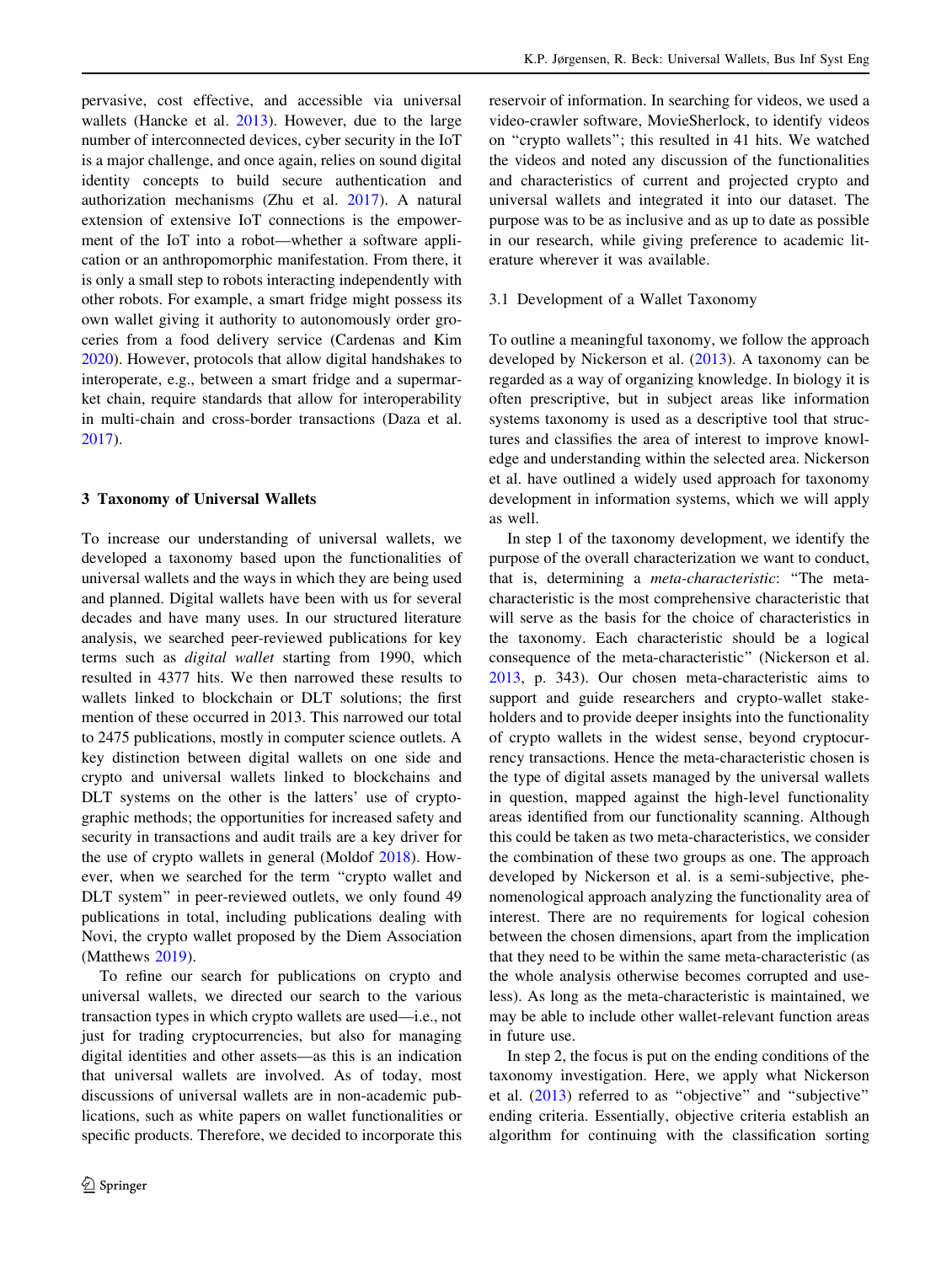process until no new samples are found and the taxonomy being developed has proven to be stable. Reaching a reasonably stable solution is the pragmatic way to determine when to halt the work. Thus, we examined all the sampled wallets, continuing until we had at least one object classified for every characteristic, with no new characteristics added, merged or split, or duplicated.

The subjective criteria for ending the sorting process are determined using the following taxonomy development recommendations. The taxonomy should be:

- Concise, containing only dimensions that are really needed
- Robust, "containing enough dimensions and characteristics to clearly differentiate the objects of interest''
- Comprehensive, containing ''all dimensions for objects of interest''
- Extendible, allowing ''for inclusion of additional dimensions and new characteristics''
- Explanatory, providing ''useful explanations of the nature of the studied objects or of future objects to help us understand them'' (Nickerson et al. [2013](#page-10-0), pp. 384)

In step 3, we follow an empirical-to-conceptual approach as we build our taxonomy from examples (Nickerson et al. [2013](#page-10-0)). We consider this approach to be the best fit since our literature and empirical analyses taking white papers, reports, and videos into consideration—provided a complete overview and no significant additional dimensions/functionality areas were found in our sort. We identified the following functionality areas:

- Scenarios: Personas and use cases
- Types of wallet data
- Encryption and security
- External storage
- Wallet utilities
- External communication

The stability of these findings makes us believe that we captured all significant dimensions and functionalities as currently reported. To allow for future developments, we have designed the taxonomy so it can easily accommodate additional categories, such as future distinct asset types and future distinct functionality (Nickerson et al. [2013](#page-10-0)).

In this taxonomy research, we focus on hot wallets or software-based wallets with completely self-managed keys, as these are most often discussed when it comes to the future use of universal wallets. The taxonomy for universal wallets as illustrated in Fig. [1](#page-5-0) is structured on characteristics of digital assets along the horizontal ''direction'' and functional areas (including services) along the vertical "direction." (We avoid the word "dimension" in this context, as no metric is implied.)

Because the types of digital assets managed by wallets have already been described, in the following we discuss the functionality areas of universal wallets in more detail. The identified functionality areas are illustrated in Fig. [1](#page-5-0) to show how cryptographic and universal wallets can be mapped against the taxonomy.

To illustrate how the taxonomy can be used, Fig. [2](#page-5-0) illustrates a cryptocurrency wallet (e.g., for Bitcoin) and Fig. [3](#page-5-0) a universal wallet for comparison illustrating similarities and differences.

In the following, we describe each of the distinct functionality groups. The ontology implied here focuses on key areas for universal wallets on the outlining of a taxonomy. Further detailing will entail a much finer granularity which might be relevant for some readers.

Many crypto wallets facilitate basic functions of cryptocurrency transactions, such as trading, storage, and transfer. In this research, we extend our consideration to wallets that manage additional types of tokens and credentials, including those related to identity management. Universal wallets provide further capabilities and can be used for analyzing log data for reporting or for connecting with all kinds of devices, e.g., in an IoT context (Mackey et al. [2020](#page-10-0)). Groupings of such capabilities are critical when analyzing the vastly growing number of wallets for digital identity management, as well as new functionalities when comparing with previous wallet generations.

#### 3.1.1 Scenarios: Personas and Use Cases

Nielsen [\(2019](#page-10-0)) describes the use of scenarios for understanding how people and applications will work together with a new system. In this context, personas describe the roles a user takes, such as citizen, employee, or a member of a group. Clearly, one person can encompass more than one personas. The use cases describe the actions of these personas and why, where, and how they use universal wallets.

Crypto wallets originated as a means of storing private keys for accessing cryptocurrencies. Essentially, the first wallets contained only the private keys associated with the transactions to be conducted. Such wallets may support single or multiple cryptocurrencies, such as the Guarda wallet, which supports functions like keeping transaction records, as well as basic wallet functionalities like sending, receiving, selling, and buying cryptocurrencies. As the number of different crypto tokens representing digital value (for example gift cards or shopping loyalty awards) increases, the demand for wallets that can manage them increases as well. So far, only a few universal wallets, such as Paiblock, support a wide variety of applications. Although from an IT perspective, there are no fundamental differences between the different token-based digital assets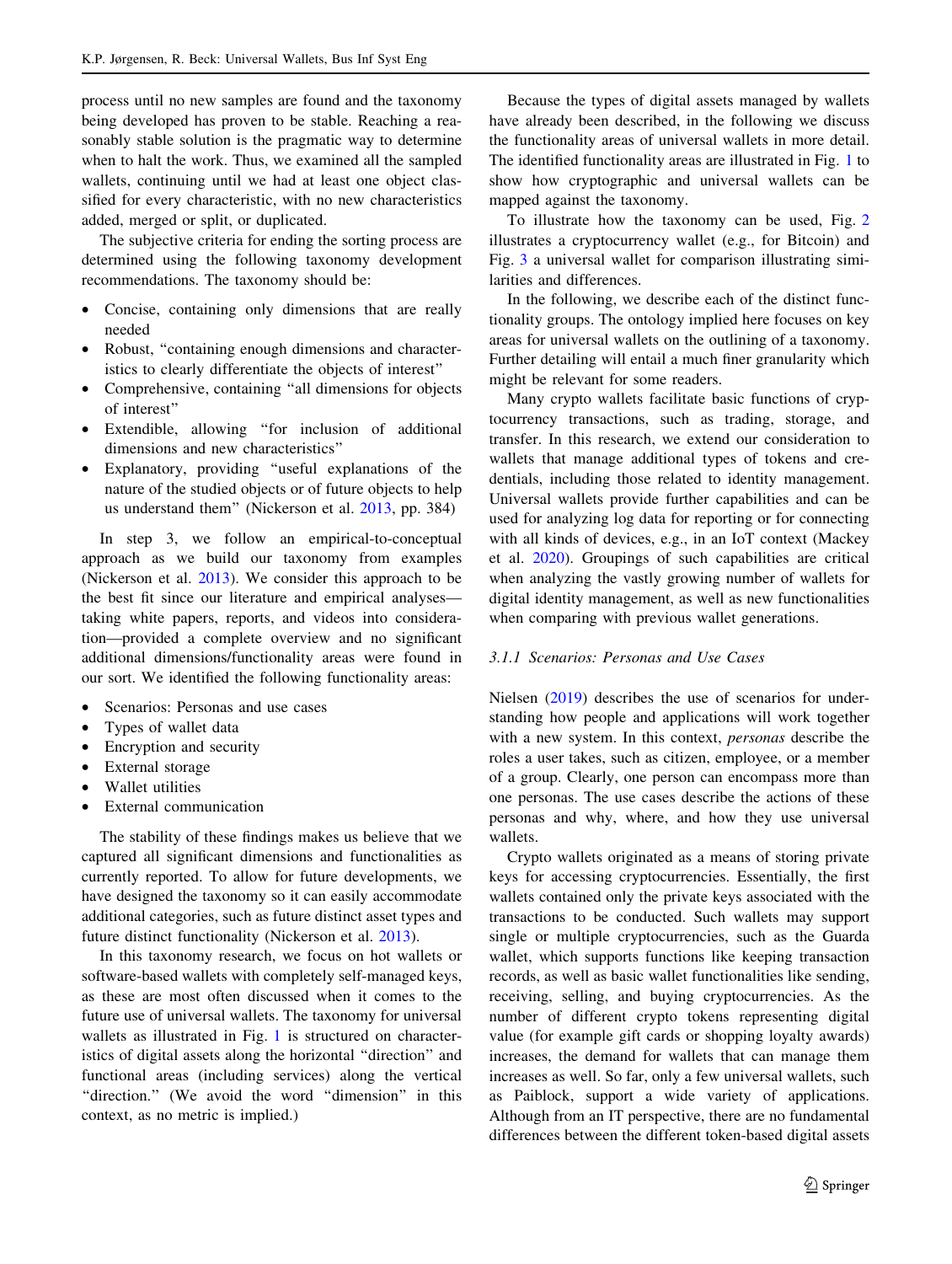<span id="page-5-0"></span>

Fig. 1 A taxonomy of universal wallets for the blockchain economy







Fig. 3 The functionality of taxonomic features of Hyperledger Indy as example of a universal wallet

and, thus, no sharp boundaries within this category, societal, legal, and customary boundaries are salient, and they have Guard resulted in a host of token standards reflecting the different use cases.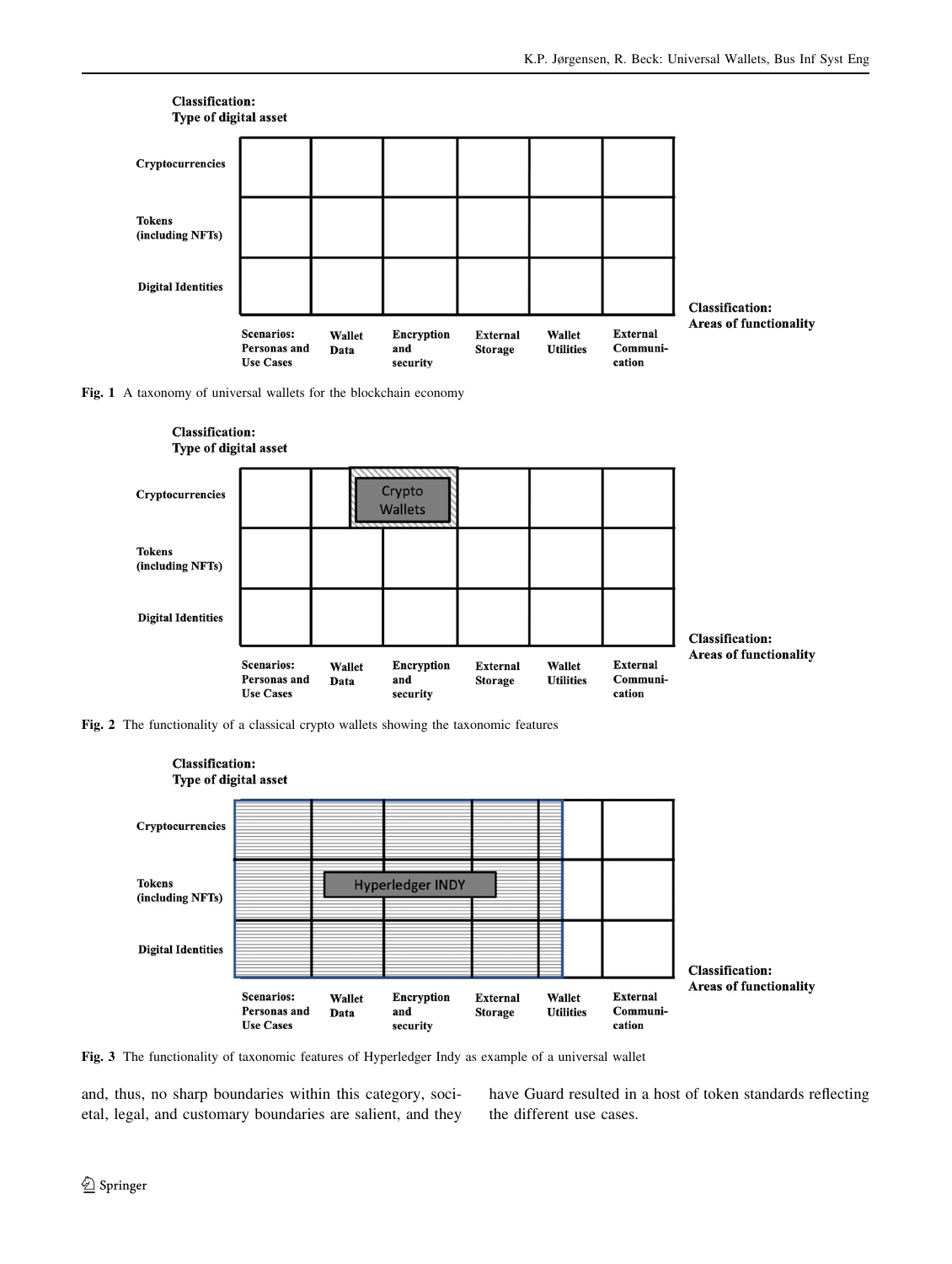Another use case is the management of personas and digital identities via universal wallets (Hohenberger and Lysyanskaya [2005](#page-9-0)). The ability to manage credentials and identifiers will be key in the future, as drivers' licenses, passports, health certificates, and other personal identity cards eventually become managed through universal wallets. This area has significant potential for commercial and societal impact (Soltani et al. [2021](#page-10-0)) as it undergirds selfsovereign identity efforts such as that undertaken by the European Self-Sovereign Identity Framework (ESSIF). Here, wallets with personal identities play a central role. For large-scale, practical use, it is important to address the different roles that may be covered by the different identifiers for the same person.

## 3.1.2 Types of Wallet Data

A key practical consideration is what data should be stored in universal wallets. The first-generation crypto wallets are relatively light; they host only necessary keys and call routines. As the number of application areas continues to increase, there is an increased need for covering more occasions to manage a wider range of identifiers and credentials, as well as a broader range of characteristics used to provide our unique digital identity (e.g., biometric-digital representations, tissue type markers). This may significantly increase the volume of data that a universal wallet needs to store and manage (Hyperledger [2018\)](#page-9-0). The data increase may create performance challenges for universal wallets. It should be noted that even secure universal wallets should not contain all of a user's identifiers and credentials, as a wallet is not a database, and it would create a central point of failure or attack (Hohenberger and Lysyanskaya [2005](#page-9-0)).

# 3.1.3 Encryption and Security

A universal wallet provides security and encryption for the personal information and actual transactions stored in the wallet. This wide field of research in applied and theoretical computer science is key to the successful adoption and use of universal wallets (Xu et al. [2020](#page-10-0); Liang et al. [2018](#page-9-0)). It should be noted that although encryption is part of security, and security also encompasses several other fields, in our context encryption is meaningfully regarded as a functionality and an inherent element in blockchain systems. Because encryption needs to be both effective and user-friendly, it seems relevant to include it as a distinctive character for a taxonomy of universal wallets.

#### 3.1.4 External Storage

The increasing use of personal data, biomarkers, and various records has created a need for secure off-wallet stor-age (Gürsoy et al. [2020;](#page-9-0) Liang et al. [2018\)](#page-9-0). Today, a great deal of such data is stored in file systems such as the InterPlanetary File System (IPFS) (Wang et al. [2021](#page-10-0)) or other cloud-based solutions. In a trusted DLT system, stored data, especially personal identifiable information, credentials, and personal identity data, should be handled with extra care through universal wallets, and stored in hardened, decentralized, external storage places. Pointers to off-wallet data, as well as the externally stored data itself, should be heavily encrypted (Hohenberger and Lysyanskaya [2005\)](#page-9-0). Examples of the sort of data that should be stored off-wallet include transaction logs of events being stored by the user, as well as healthcare information, which needs to be accessible for at least the individual's lifetime and must be kept under the sovereign command of the data-owner (Farouk et al.  $2020$ ; Gürsoy et al. [2020](#page-9-0); Leeming et al. [2019;](#page-9-0) Liang et al. [2018\)](#page-9-0) that should be accessible at least for the person's lifetime and under sovereign command of the data-owner (Maurer [2020](#page-10-0)).

#### 3.1.5 Wallet Utilities

Wallet utilities fall into two categories: (1) utilities built into the wallet and (2) remote utilities. These will not be deeper analyzed here. There will be a need for some utilities to read/write, send, or receive data with specialized query languages for this purpose (Hohenberger and Lysyanskaya [2005;](#page-9-0) Lesas et al. [2014](#page-9-0)). As the functionalities of the universal wallet get more advanced—and as the data includes more personal information and becomes more frequently used—there is an increasing need for tools to administer data, and for the user to be able to get an overview of status history and opportunities. Coupling the wallet with dashboard-type utilities, or "cockpits," is one way to advance these initiatives, and such project are already underway.

## 3.1.6 External Communication

Means of establishing practical and secure channels of communication among wallets, as well as between wallets and external entities, readers, access control systems, and so forth, are currently under development (Hohenberger and Lysyanskaya [2005;](#page-9-0) Xu et al. [2020\)](#page-10-0). The wallet not only represents a user's gateway to societal services but also offers the potential of communicating autonomously between smart applications, like wallets without human involvement: As David G.W. Birch put it, ''When my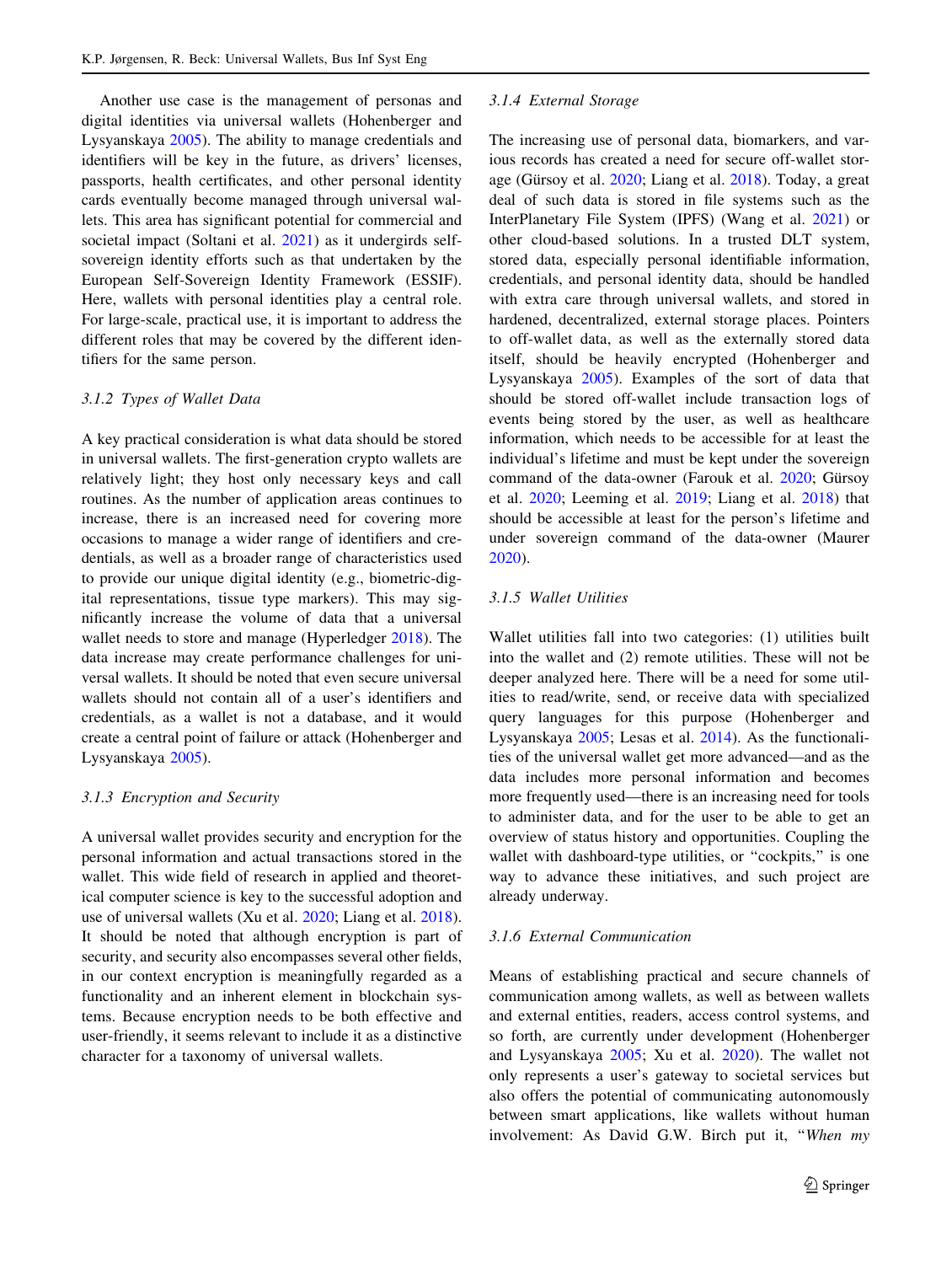<span id="page-7-0"></span>wallet is connected to your wallet, something in its nature must change. […] In 10 years' time, my smart wallet and your smart wallet are going to be talking to each other and we won't be in the loop so much; we won't be bothered'' (quoted in Maurer [2020](#page-10-0)). Establishing communication between wallets and IoT devices is key for success with proliferation of IoT and ubiquitous computing solutions.

## 4 Discussion

The significance of the universal wallet may not be immediately obvious. Because of its name, one might see it as simply a storage place for cryptocurrency; but in fact, it represents the gateway to all kinds of functionalities on blockchains, as well as a means of managing one's own credentials, identifiers, digital assets, and identities. If we consider the universal wallets simply as upgraded digital wallets, we disregard the opportunities for completely new services—as well as the societal opportunities and risks they present (Büttgen et al.  $2021$ ). Universal wallets do not simply allow users to use a single device to interface with the ubiquitous intelligence generated from smart cities and essentially smart everything everywhere. They also offer us the opportunity to track what we do and who we interact with—not just persons, but applications and data—in a usable, effective, safe, and secure manner (Soltani et al. [2021\)](#page-10-0).

For wallets to handle all the data-exchange incidents in a highly intelligent environment, they must be automated meaning that it will be necessary to transfer some power of attorney to our wallet so it can interact smoothly with the intelligent surroundings of our daily life. That again implies the need for more capable user interfaces; these must exist partially off-wallet so that we better can analyze our data and instruct our wallet according to our wishes. Automation also raises crucial questions around security. Who is allowed to get our data, and when and why can they obtain it? These are key questions in self-sovereign identity discussions. The answers depend on how wallets manage the challenges of seamless integration, personal data integrity and data protection, and surveillance. Additionally, the likely emergence of independently acting robots with their own wallets (Cardenas and Kim [2020](#page-9-0)) raises societal and ethical considerations, as well as sparking a debate regarding possible spillover effects or other unintended second-order effects.

Why do we link universal wallets so closely to blockchains? Several benefits materialize from this: first, universal wallets, because they connect to blockchains, offer levels of safety and security that are unparalleled in current legacy systems. Second, in terms of interaction with smart local systems, IoT and robot blockchains with their

decentralized architecture are unusually well-suited for the scenarios experts foresee emerging in the future. The universal wallet with their important role where authorization is necessary will be a key governing ingredient for the emerging systems that are likely to undergird future society (Liu et al. [2021](#page-9-0)). And even if specialized wallets are developed, like the digital identity products offered by Thales (Thales Group [2019](#page-10-0)), the expected increase in the number of smart devices will force us to minimize the number of contact points (like universal wallets) we apply to reach these devices. According to Statista: ''The total installed base of Internet of Things (IoT) connected devices worldwide is projected to amount to 30.9 billion units by 2025, a sharp jump from the 13.8 billion units that are expected in 2021. Examples of IoT connections include connected cars, smart home devices and connected industrial equipment. In comparison, non-IoT connections include smartphones, laptops, and computers, with connections of these types of devices set to amount to just over 10 billion units by 2025'' (Statista [2021b\)](#page-10-0). With proliferation of 5G, 6G, and later networks, the number of connected devices will increase even more drastically, bringing opportunity for new services develop.

As more services are provided, including more diversified tokens (Draschet al. [2020;](#page-9-0) Sunyaev et al. [2021;](#page-10-0) Xu and Zou [2021\)](#page-10-0) and other digital assets from services yet to be developed (Büttgen et al.  $2021$  pp. 85–89), and as individuals further personalize what their universal wallets contain, these wallets could develop into the user's digital twin (Kulkarni et al. [2019](#page-9-0)). The societal implications of such a development are enormous and quite unpredictable, not least in the context of demands for greater privacy and self-sovereignty, concern about the surveillance society, and the simultaneous explosion in need for access to and use of smart systems. As these qualities are derived, we will not use these in a descriptive classification context even if they are highly important.

This description and discussion of blockchain systems where wallets are an essential element is one key contribution of this paper. Another is the taxonomy, which aims to provide an overview that unites the types of digital assets a wallet handles and the functionalities relevant for managing these assets, including new areas of use like extended storage, proactive access, and transaction management.

# 5 Conclusions and Future Research

This paper is focused on the universal wallet itself, outlining first elements of a taxonomy for the application area and environment to manage these wallets as well as a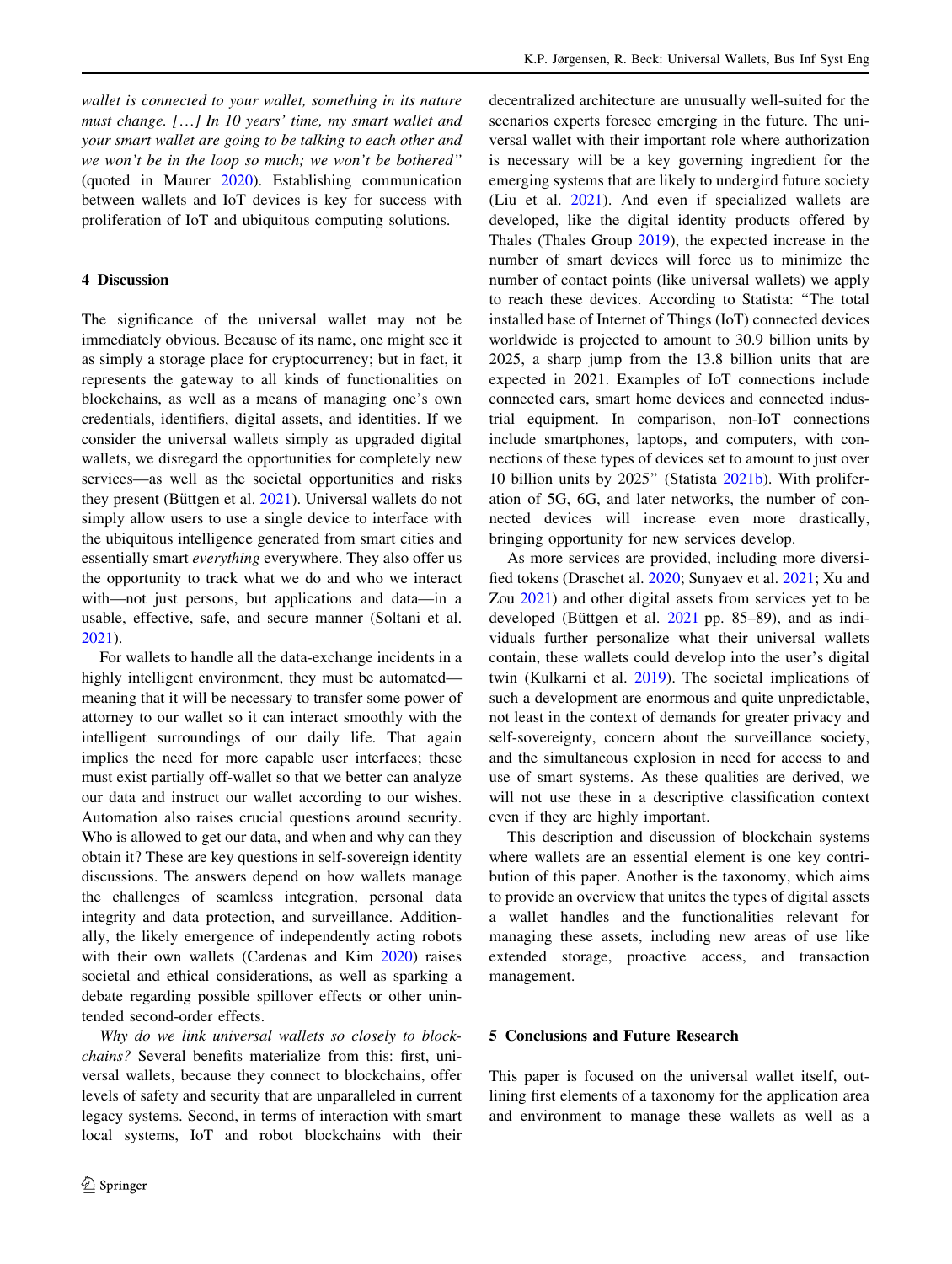perspective on how universal wallets are a logical enhancement of blockchain systems.

Given the important role of crypto wallets and their more expansive form of universal wallets, it is surprising that there is not more information-systems research published on wallets and blockchains. There are only a few academic publications on wallets that discuss their concepts, opportunities, and limitations. Thus, we are calling for more research in fields relating to wallets as elements in blockchain-based or blockchain-driven solutions, such as digital identities, self-sovereign identity management, tokens, and innovative uses for digital wallets and crypto wallets. Current research seems predominantly to focus on crypto wallets which, as we have seen here, offer only a fraction of the capability of universal wallets.

Our research on a universal wallet taxonomy points to several additional directions for future research. One, only lightly touched upon here, is the interaction between wallets and various digital assets, and the common and different implementations involved. The handling of a crypto token, for example, is likely quite different from that for an NFT (which might even be a piece of art to be exhibited in the wallet itself). Today's wallets operate in several contexts on very limited application platforms, and these limitations and opportunities must be further illustrated through research—as must the performance and security consequences of the expanded platforms under consideration. Further, there is a need for detailed use cases for specific industries and application areas overall where wallets are a key element, as described by Liu et al.  $(2021)$  $(2021)$ . A design-science approach could facilitate a utility perspective when it seems opportune to develop new services around such endeavors and could also provide inspiration.

Another line for research is a wallet's intelligent, automated interaction with its surroundings. This capacity is critical to successful, effective, and secure interaction between users, wallets, and their environment (Cardenas and Kim [2020](#page-9-0)). Likewise, with the increasing automation and proliferation of AI and robotic technologies, the question is not just how users will interact with these robots, but how robots will use their wallets by themselves? The increase of opportunities—including access to IoT solutions, smart cities, and ID cards, or robots that behave autonomously—emphasizes the need for policies, regulatory requirements, and new forms of self-enforcing governance and standardization. Universal wallets will enable autonomous services—AI enabled or not—which requires us to revisit the service concept as such. At present, services are typically co-created and transient; our usual models have not yet considered services that are triggered proactively and autonomously. Such ''services in advance'' will be possible with universal wallets as access and control points. As the availability and use of identity data shifts

from manual presentation of credentials to automated, always-and-everywhere availability, many new services will emerge, with potentially large societal effects. For example, universal wallets will through NFTs make shared ownership of a car or a piece of art possible and enforceable, and authorization to buy or sell any digital asset managed by the wallet can be given on the go.

The increase in the number of interactions provides opportunity for more granular information flow (Leeming et al. [2019](#page-9-0)) and is available now for assessing transactions conducted through universal wallets. Liu et al. ([2021\)](#page-9-0) analyze the dynamics of such transactions through a universal wallet taking a game-theoretical and multi-agent approach to grasp the complexities and dynamics of new environments with increasingly intelligent players. Analyzing such data is another venue for research—both onwallet as well as off-wallet. This plethora of finely granulated data also raises the possibility of a surveillance society and surveillance capitalism (Jameson et al. [2019](#page-9-0)). While some may view this as a threat, others may see opportunities.

The use of universal wallets for management and use of digital assets and identities will play a key role in modern digital transformation, extending beyond human use to use by any (more or less smart) automated entity. The wallet is a key portal for interaction with other systems including other wallets, as well as persons and services, and the interaction can take place manually between human beings or automatically via a dialogue between machines and their wallets. The different manifestations of wallets call for a structured research approach toward a wallet taxonomy, wallet affordance, as well as governance-related aspects of wallets.

Finally, there is a research area derived from services and commoditization of societal core values like trust. Here the wallet's potential to act as the user's digital twin seems key. There is a need for research into the issue of proprietary versus open-source solutions for above purposes. The societal changes that universal wallets may bring and the impact of being able to use them to stay in control of our personal data and actions has hardly been researched. The consequences could be immense, not just in terms of IT but also legally, economically, and socially.

Our purpose in this article has been to outline a taxonomy that will improve our understanding of what type of digital assets and functionalities are supported by universal wallets, in addition to assessing how universal they really are. The taxonomy focuses on groups of functionalities found in contemporary examples of such wallets. The intention is to stimulate stakeholders' interest in why, where, and how universal wallets can create more effective solutions for today's problems, as well as helping to realize and address the potential unintended consequences of those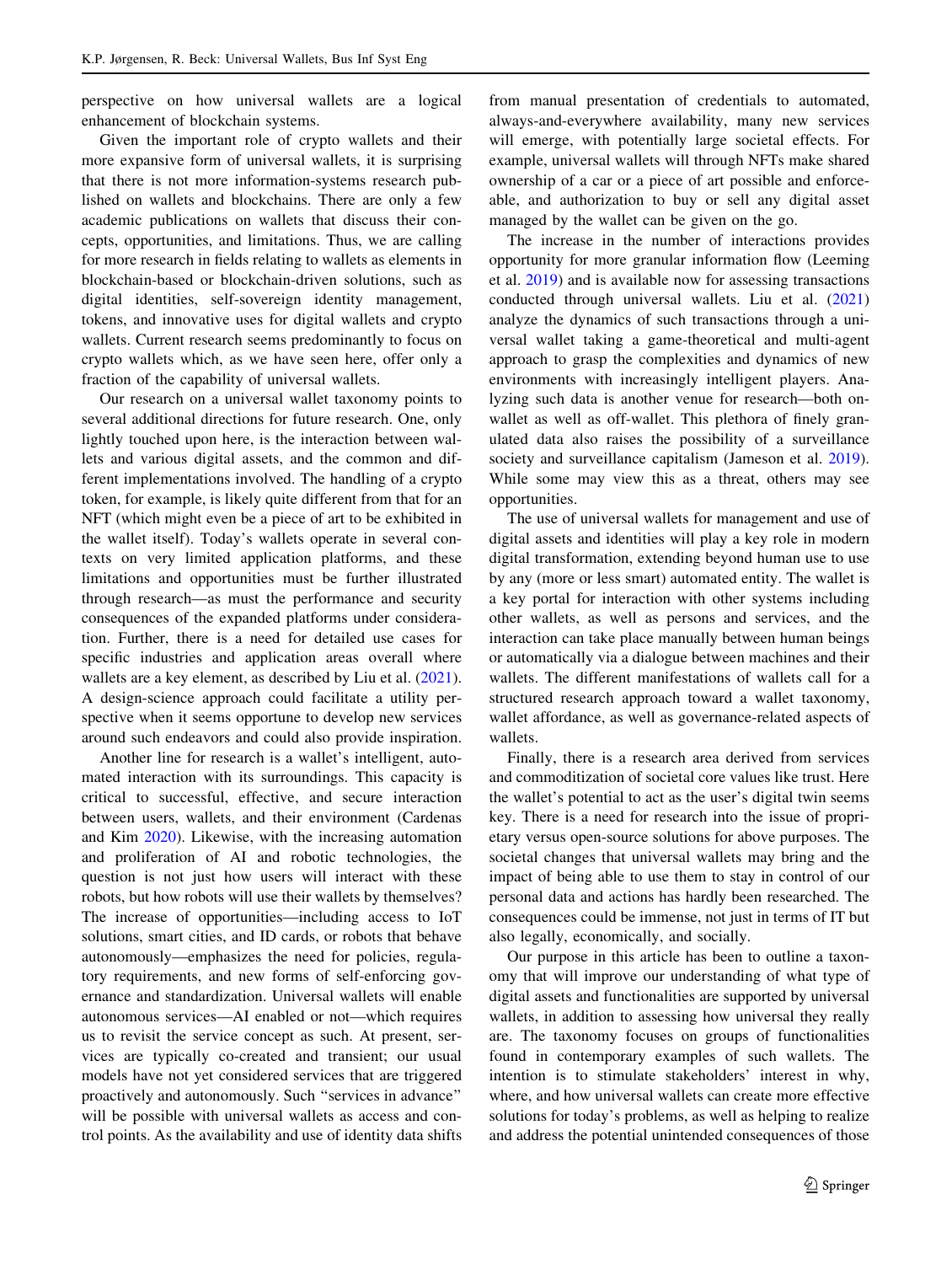<span id="page-9-0"></span>solutions (Büttgen et al.  $2021$  pp. 85–89). We are not aware of any similar taxonomy in this area. This could be an indication that it is still too early to formulate one. However, we are convinced that a taxonomy is urgently needed to guide discussions on functionality, services, opportunities, and limitations of universal wallets and to map these against specific use- and business cases.

## References

- Auer R, Boehme R (2020) The technology of retail central bank digital currency. BIS Q Rev 2020:85–100. [https://ssrn.com/](https://ssrn.com/abstract=3561198) [abstract=3561198](https://ssrn.com/abstract=3561198)
- Balan R, Ramasubbu N (2009) The digital wallet: opportunities and prototypes. IEEE Comput Soc 42(4):100–102
- Baur A, et al (2015) Cryptocurrencies as a disruption? Empirical findings on user adoption and future potential of Bitcoin and Co. In: Conference on e-Business, e-Services and e-Society. Springer, Cham, pp 63–80
- Bigi G, Bracciali A, Meacci G, Tuosto E (2015) Validation of decentralised smart contracts through game theory and formal methods. In: Programming Languages with Applications to Biology and Security. Springer, pp 142–161. [https://doi.org/10.](https://doi.org/10.1007/978-3-319-25527-9_11) [1007/978-3-319-25527-9\\_11](https://doi.org/10.1007/978-3-319-25527-9_11)
- van Bokkem D, Hageman R, Koning G, Nguyen L, Zarin N (2019) Self-sovereign identity solutions: the necessity of blockchain technology. arXiv preprint arXiv:1904.12816
- Büttgen M et al (2021) Blockchain in service management and service research – developing a research agenda and managerial implications. J Service Manag Res 5(2):711-2–71
- Buttigieg CP, Efthymiopoulos C, Attard A (2019) Anti-money laundering regulation of crypto assets in Europe's smallest member state. Law Fin Market Rev 13(4):211–227
- Caldwell T (2015) Market report: border biometrics. Biom Technol Today 2015(5):5–11. [https://doi.org/10.1016/S0969-](https://doi.org/10.1016/S0969-4765(15)30079-5) [4765\(15\)30079-5](https://doi.org/10.1016/S0969-4765(15)30079-5)
- Cardenas I, Kim J-H (2020) Robonomics: the study of robot-human peer-to-peer financial transactions and agreements. In: Companion of the 2020 ACM/IEEE international conference on humanrobot interaction, pp 8–15
- Cetinkaya A, et al (2019) An experimental study on decomposition: process first or structure first? In: 9th international symposium on business modeling and software design, Lisbon, Portugal
- Coelho RW, Fernandes G, Proença ML Jr (2014) GAIA-MLIS: a maturity model for information security. In: 8th International conference on emerging security information, systems and technologies, Lisbon, pp 50–55
- Daza V, et al (2017) CONNECT: CONtextual NamE disCovery for blockchain-based services in the IoT. In: IEEE ICC SAC symposium internet of things track, Paris
- Drasch BJ, et al (2020) The token's secret: the two-faced financial incentive of the token economy. Electron Mark 30(3):557–567
- Engert W, Fung BSC (2017) Central Bank Digital Currency: motivations and implications. Bank of Canada, Staff Discussion Paper
- Farouk A et al (2020) Blockchain platform for industrial healthcare: vision and future opportunities. Comput Commun 154:223–235
- Gainsbury S, Blaszczynski A (2017) How blockchain and cryptocurrency technology could revolutionize online gambling. Gaming Law Rev 21(7):482–492
- Galkin R, Staroletov S (2019) Towards methods of blockchain applications testing. Altai State Technical University. Unpublished, [https://www.researchgate.net/publication/332726571\\_](https://www.researchgate.net/publication/332726571_Towards_Methods_of_Blockchain_Applications_Testing) [Towards\\_Methods\\_of\\_Blockchain\\_Applications\\_Testing](https://www.researchgate.net/publication/332726571_Towards_Methods_of_Blockchain_Applications_Testing). Accessed 3 Jul 2020
- Gürsoy G, Brannon CM, Gerstein M (2020) Using Ethereum blockchain to store and query pharmacogenomics data via smart contracts. BMC Med Genom 13:74
- Haigh T, Breitinger F, Baggili I (2018) If I had a million cryptos: cryptowallet application analysis and a trojan proof-of-concept. In: International conference on digital forensics and cyber crime. Springer, Cham, pp 45–65. [https://doi.org/10.1007/978-3-030-](https://doi.org/10.1007/978-3-030-05487-8_3) [05487-8\\_3](https://doi.org/10.1007/978-3-030-05487-8_3)
- Hancke GP et al (2013) The role of advanced sensing in smart cities. Sensors 13(1):393–425
- Hohenberger S, Lysyanskaya A (2005) How to securely outsource cryptographic computations. In: Kilian J (ed) Theory of cryptography conference, Cambridge. Springer, LNCS 3378, pp 264–282
- Hyperledger, Wallets Indy HIPE (2018) Presentation available via Hyperledger. [http://bit.ly/2JUcIiT.](http://bit.ly/2JUcIiT) Accessed 11 July 2020
- Ledger Insights (2020) IBM, R3, Mastercard join open source digital identity consortium –enterprise blockchain. [https://www.ledger](https://www.ledgerinsights.com/trust-over-ip-digital-identity-consortium-ibm-r3-mastercard) [insights.com/trust-over-ip-digital-identity-consortium-ibm-r3](https://www.ledgerinsights.com/trust-over-ip-digital-identity-consortium-ibm-r3-mastercard) [mastercard](https://www.ledgerinsights.com/trust-over-ip-digital-identity-consortium-ibm-r3-mastercard). Accessed 12 Jul 2020
- Jameson S, Richter C, Taylor L (2019) People's strategies for perceived surveillance in Amsterdam Smart City. Urban Geogr 40(10):1467–1484
- Jokic S, Cvetković AS, Adamović S et al (2019) Comparative analysis of cryptocurrency wallets vs traditional wallets. Ekonomika 65(3):65–75
- Kastrenakes J (2020) Libra cryptocurrency project changes name to Diem to distance itself from Facebook; Diem is 'reinforcing its organizational independence'. [https://www.theverge.com/2020/](https://www.theverge.com/2020/12/1/21755078/libra-diem-name-change-cryptocurrency-facebook) [12/1/21755078/libra-diem-name-change-cryptocurrency](https://www.theverge.com/2020/12/1/21755078/libra-diem-name-change-cryptocurrency-facebook)[facebook](https://www.theverge.com/2020/12/1/21755078/libra-diem-name-change-cryptocurrency-facebook)
- Kow YM, Gui X, Cheng W (2017) Special digital monies: the design of Alipay and WeChat Wallet for mobile payment practices in China. In: IFIP conference on human-computer interaction, Mumbai, pp 136–155
- Kulkarni V, Barat S, Clark T (2019) Towards adaptive enterprises using digital twins. In: 2019 winter simulation conference, pp 60–74. <https://doi.org/10.1109/WSC40007.2019.9004956>
- Lansky J (2018) Possible state approaches to cryptocurrencies. J Syst Integr 9(1):19–31
- Leeming G, Cunningham J, Ainsworth J (2019) A ledger of me: personalizing healthcare using blockchain technology. Front Med. <https://doi.org/10.3389/fmed.2019.00171>
- Lesas A-M et al (2014) WOLF: a research platform to write NFC secure applications on top of multiple secure elements (with an original SQL-Like interface). Int J Adv Comput Sci Appl 5(8):20–31
- Lesavre L et al (2019) A taxonomic approach to understanding emerging blockchain identity management systems. NIST. <https://doi.org/10.6028/NIST.CSWP.07092019-draft>
- Liang X, et al (2018) Towards blockchain empowered trusted and accountable data sharing and collaboration in mobile healthcare applications. EAI Endorsed Trans Pervasive Health Technol 4(15)
- Libra Association Members (2020) [https://wp.diem.com/en-US/wp](https://wp.diem.com/en-US/wp-content/uploads/sites/23/2020/04/Libra_WhitePaperV2_April2020.pdf)[content/uploads/sites/23/2020/04/Libra\\_WhitePaperV2\\_](https://wp.diem.com/en-US/wp-content/uploads/sites/23/2020/04/Libra_WhitePaperV2_April2020.pdf) [April2020.pdf](https://wp.diem.com/en-US/wp-content/uploads/sites/23/2020/04/Libra_WhitePaperV2_April2020.pdf) with cover letter. [https://www.diem.com/en-us/](https://www.diem.com/en-us/white-paper/#cover-letter) [white-paper/#cover-letter.](https://www.diem.com/en-us/white-paper/#cover-letter) Accessed 24 Aug 2021
- Liu XF, Ren H-H, Liu S-H, Jiang X-J (2021) Characterizing key agents in the cryptocurrency economy through blockchain